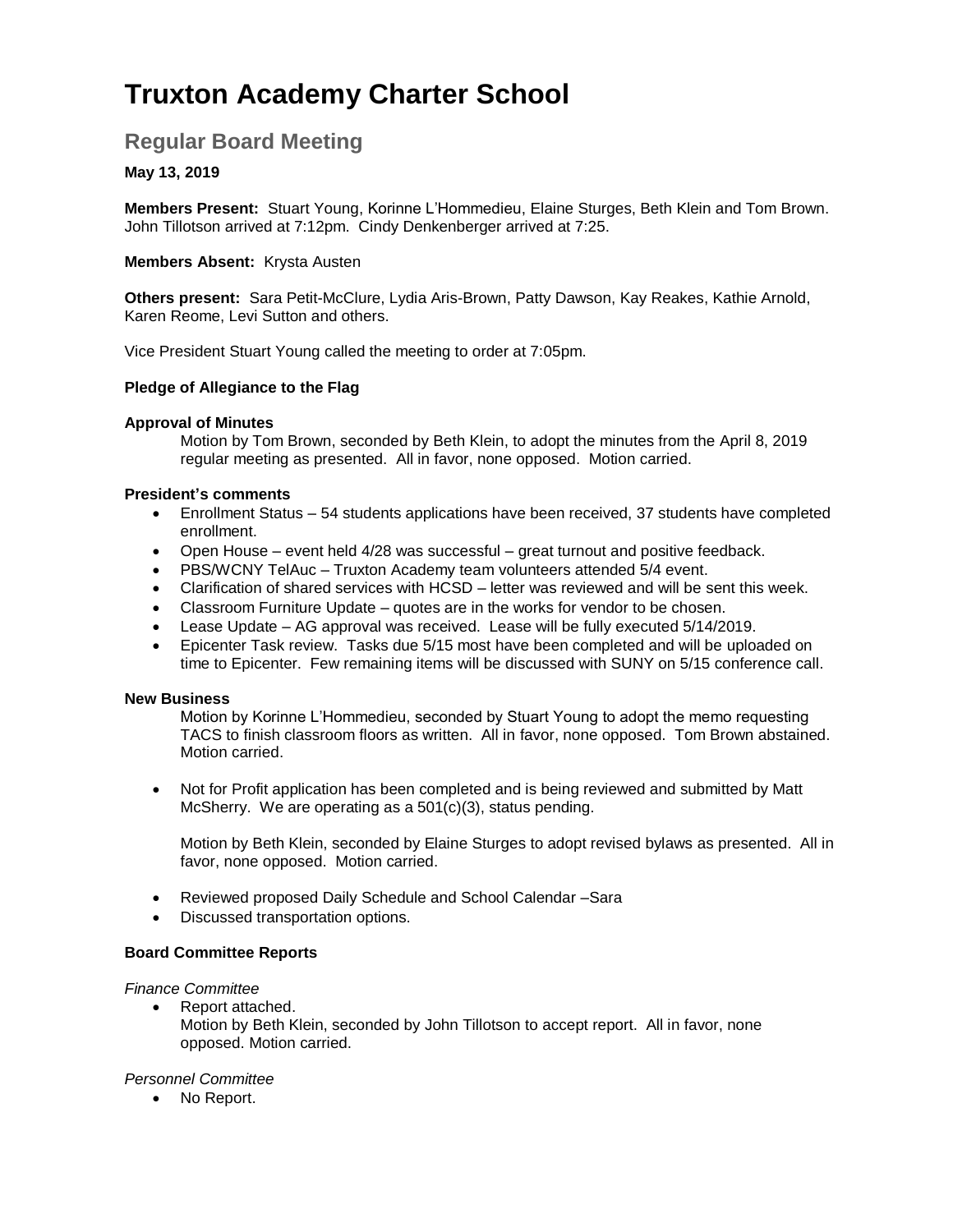#### *Facilities Committee*

- Report attached.
- Motion by Beth Klein, seconded by Korinne L'Hommedieu to accept report. All in favor, none opposed. Motion carried.

#### *Curriculum Committee*

- Report attached.
	- Motion by Stuart Young, seconded by Korinne L'Hommedieu to accept report. All in favor, none opposed. Motion carried.

#### *Marketing Committee*

Report attached.

Motion by Korinne L'Hommedieu, seconded by Beth Klein, to accept report. All in favor, none opposed. Motion carried.

#### *Nutrition Committee*

• No report.

#### *Professional Advisory Committee*

- No Report.
- Lydia commented that she will be reaching out to David Little, Rural Schools Association of NYS to set up a meeting.

#### **Upcoming Events**

May 18 – Truxton Community Center Garage Sale May 27 - Truxton Memorial Day Parade – Reakes will provide float June 4 - Cortland Dairy Parade June 10 – Regular Board of Trustees Meeting July 9-13 – Cortland County Junior Fair

Motion by Stuart Young, seconded by Korinne L'Hommedieu, to enter into executive session at 9:10pm to discuss personnel decisions. All in favor, none opposed. Motion carried.

Motion by Elaine Sturges, seconded by Korinne L'Hommedieu, to exit executive session at 10:04pm. All in favor, none opposed. Motion carried.

Motion by Tom Brown, seconded by Stuart Young to allow Sara Petit-McClure to use her own fees to pay consultants to help complete necessary tasks. Hours will continue to be reported to the curriculum committee. All in favor, none opposed. Motion carried.

Motion by Beth Klein, seconded by Korinne L'Hommedieu, to offer Christine Leaf Carmer the Administrative Assistant position pending no objections upon review of references. Should objections arise, the position will be offered to Jamie Pickell, pending no objections upon review of her references. All in favor, none opposed. Motion carried.

#### **Adjournment**

Motion by Elaine Sturges, seconded by John Tillotson, that the meeting be adjourned at 9:56pm. All in favor, none opposed. Motion carried.

Respectfully Submitted